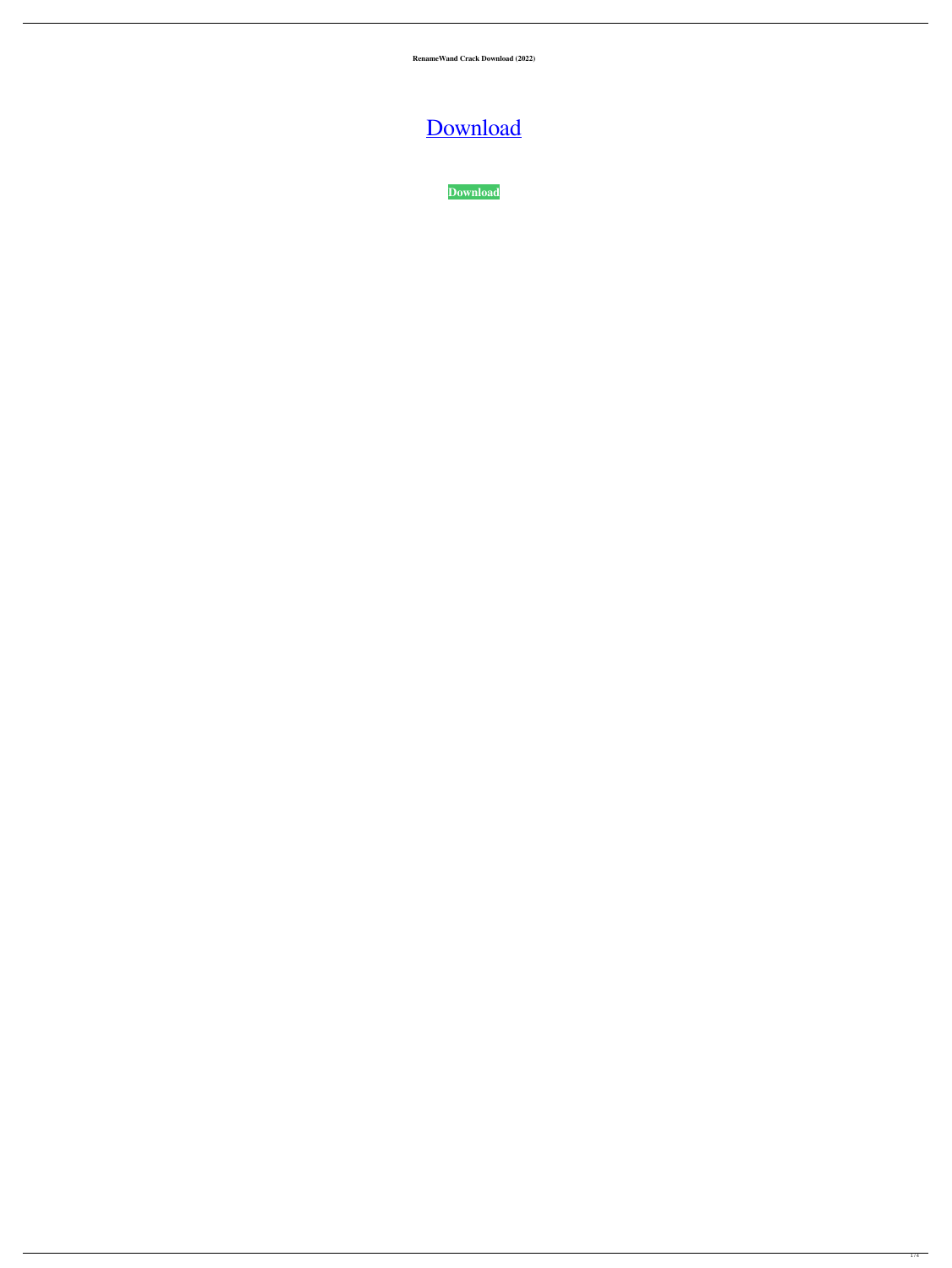## **RenameWand Free Download**

· The current version of RenameWand Cracked 2022 Latest Version is 0.3. · RenameWand 2022 Crack works in MS Windows, Linux, and Macintosh. · RenameWand is available as source code. · RenameWand is available as a zip file containing a set of \*.jdk files. · RenameWand is available for free download from SourceForge. · RenameWand is available for free download from SourceForge. Find result can be a file name, a directory name, or a pattern. Pattern can contain  $(*,?, [], and { } to match text)$  and \ Find Replace Find Result Replace Result [Find] \$1 \$2 [Replace] {Find} {\$1} {\$2}  $*$  \$1 \$2 \$1 {\$1} [ReplaceAll] {\*} {\$1} {\$2} ? \$1 \$2 ? ? \$1 {\$1} {\$2} [FindText] \$1 \$2 ? \$1 ? \$2 ? \$1 {\$1} {\$2} [ReplaceText] {\$1} {\$2} ( \ ) \$1 \$2 \$1 {\$1} \$2 \ ( ) {\$1} {\$2} [FindRegExp] \$1 \$2 [ReplaceRegExp] \$1 \$2 The Find operations always try to match the entire content of the string you enter for the Find text. The Replace operations always try to replace the entire content of the string you enter for the Replace text. For example, entering [Find] will search for the Find text in the whole line, including the white spaces and line breaks. You can even use one of the special glob patterns and wildcards (\*,?, [ ], and { } for matching text) for your Find text and they work with the

## **RenameWand Crack+ With Key**

? - Allow file names containing a specified string [ ] - Not allow file names containing a specified string { } - Allow file names containing a specified string \* - Alias for { } SYS\_ID Description: The system ID (e.g. SWWID) of the system running RenameWand Product Key. \* - Alias for SYS\_ID REG\_N Description: The number of characters in the current file name register. CT Description: The current time stamp. DEFAULT\_FILE\_NAME\_REGISTER Description: The default file name register to be used in renaming. RESOURCE Description: Either RESOURCE\_CACHE or RESOURCE\_URL [STOP] Description: Stop renaming a file and return to the previous directory. CURRENT\_CT Description: The current time stamp. FILE\_TIMESTAMP Description: The last modified time stamp of the current file. FILE\_SIZE Description: The size of the current file. ENV\_HOST\_NAME Description: The hostname of the computer on which RenameWand Crack Keygen is running. PROPERTY\_N Description: A combination of a REG\_N and a DEFAULT\_FILE\_NAME\_REGISTER. DEFAULT\_MESSAGE\_REGISTER Description: The default message register to be used in renaming. CT\_TIMESTAMP Description: The current time stamp. CT\_TIME\_DATE Description: The current time (with date) stamp. SET\_PROPERTY Description: The name of the property to set. GET\_PROPERTY Description: The name of the property to retrieve. UNSET\_PROPERTY Description: The name of the property to unset. ALREADY\_EXISTS Description: The string "ALREADY\_EXISTS" is returned. FETCH\_DIR Description: The name of the directory to return. MAKE\_DIR Description: The name of the directory to create. CD Description: The name of the directory to return to. MARK Description: The name of the file to mark. FILE\_NAME\_REGISTER Description: The file name register to be used in renaming. HELP Description: The name of the help file to display. COMMAND\_LINE 77a5ca646e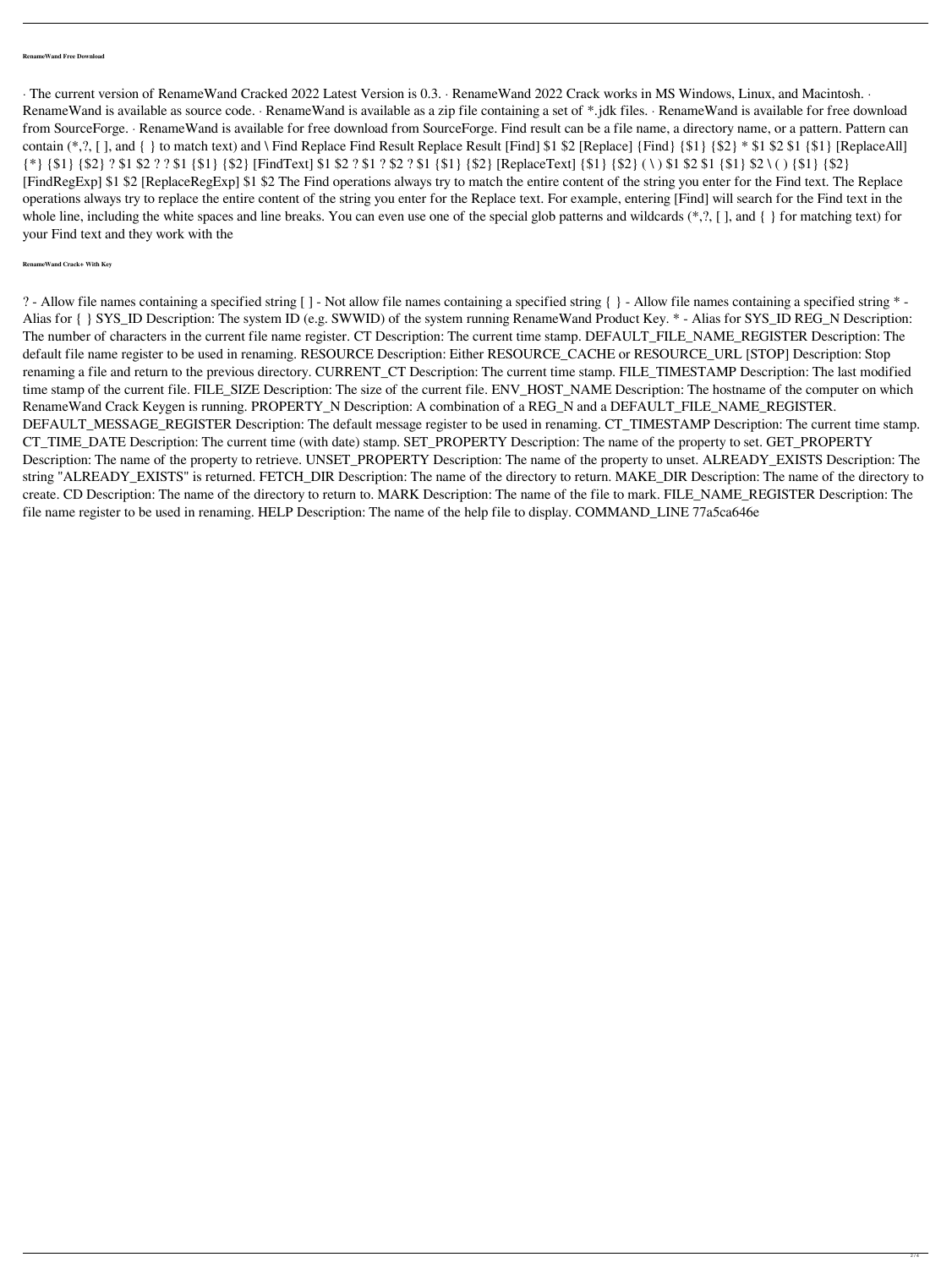## **RenameWand Patch With Serial Key (Updated 2022)**

"RenameWand" is a simple command-line tool that allows you to rename files or directories using an intuitive but powerful syntax. "RenameWand" supports the common glob patterns and wildcards \*,?, [ ], and { } for matching file names. Use a special register capture group construct to capture strings of characters in the file name. \* Macros are defined for a variety of file and system attributes, such as file name (FN.\*), file size (FS.\*), file last-modified time (FT.\*), current time (CT.\*), system environment variables (ENV.\*), and system properties (SYS.\*). A wide range of operations can be applied to registers and macros: case conversions (e.g. \*.uppercase, \*.lowercase, \*.initialcase), substring operations (e.g. myreg[1:3]), arithmetic operations (e.g. a/(b-c)^d), enumeration operations (e.g. #FT, #(myreg1+myreg2)), and more. File rename operations are sequenced so that they are conflict-free, and temporary file names are automatically used when necessary. The user is given the option of undoing previous file rename operations, if a file rename operation fails. "RenameWand" is a simple commandline tool that allows you to rename files or directories using an intuitive but powerful syntax. Performs string operations (e.g. case conversions, rearrangements of substrings), arithmetic operations (e.g. on the numbers in the file name), insert running counters (e.g. to number files in order of name, size, time), date and time stamps! RenameWand supports the common glob patterns and wildcards \*,?, [ ], and { } for matching file names. Use a special register capture group construct to capture strings of characters in the file name. \* Macros are defined for a variety of file and system attributes, such as file name (FN.\*), file size (FS.\*), file lastmodified time (FT.\*), current time (CT.\*), system environment variables (ENV.\*), and system properties (SYS.\*). A wide range of operations can be applied to registers and macros: case conversions (e.g. \*.uppercase, \*.lowercase, \*.initialcase), substring operations (e.g. myreg[1:3]),

## **What's New in the?**

RenameWand is a tool for file renaming. You can use it to rename a collection of files using a simple, but powerful, command line syntax. There is no need to download the program and to extract it from the archives, because the application is packed using UPX compression. Starting the application displays a simple windows interface. Usage: First, start the application. Next, specify the directory containing the files that you want to rename: RenameWand [OPTION]... DIRECTORY... The software will: · Perform any glob pattern or wildcard matching that is necessary to match the files you want to rename. · Find and use the correct directory that you want to rename the files into. · The program will not create a temporary file name for you, so you need to ensure that a suitable temporary directory exists. · Do the actual renaming. The example above will rename the files in the "foo" directory, except for those that begin with "bar". The directory that you specify in the first argument is the base directory. The specified files are those that match the glob pattern or wildcard \*. If no glob pattern or wildcard is given, then all the files in the specified directory are renamed. By default, the rename operation will not update the timestamp on the files. You can pass the -i, -d, -t, -s, -c or -b options to specify an exact timestamp, modification time, modification time and modification date, system environment variable or a system property that you want to update the timestamps on the files with. The "RenameWand" program does not generate any error messages or warnings. If you get an error message, then "RenameWand" will not continue with the rename operation and you should review the error messages. To get help on how to use the program, run: RenameWand -h The tool itself is written in C#. The current version of the software is version 2.0.0 (26 Jul 2018). "RenameWand" uses the common glob patterns and wildcards \*,?, [ ], and { }, as well as the special capture groups and "." dot-delimiter. See the patterns section for more information. A.1.5. Examples A simple example to demonstrate the usage of the tool. The input and output files are generated. · Rename "a" to "1a". RenameWand -i -t -s -c -b \ "a" "1a" A.1.6. Version history · Version 2.0.0 (26 Jul 2018) ·